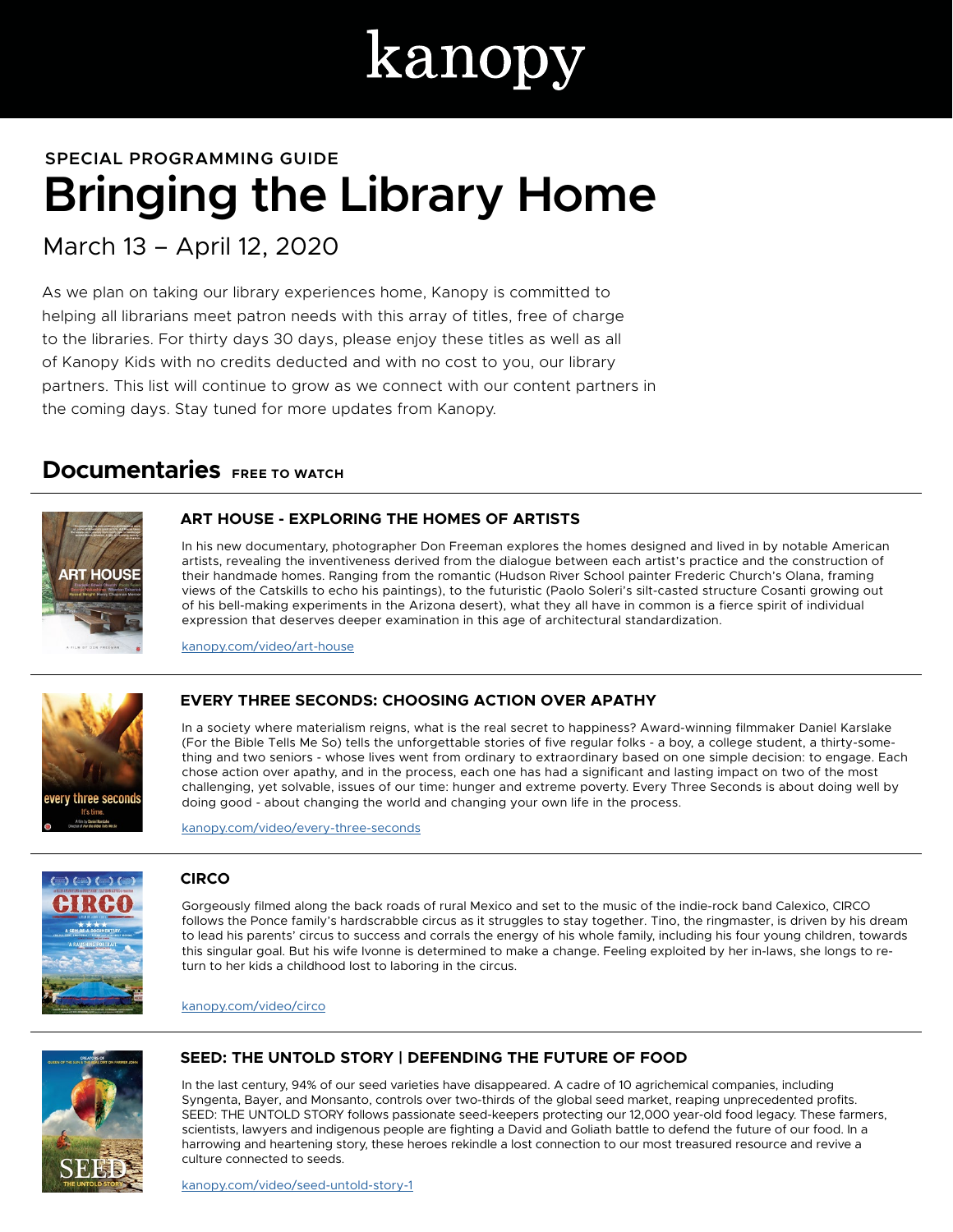

#### SPECIAL PROGRAMMING GUIDE:

#### **Bringing the Library Home**

March 13 – April 12, 2020

### **Documentaries (continued) FREE TO WATCH**



#### **PS DANCE! DANCE EDUCATION IN PUBLIC SCHOOLS**

PS DANCE! interviews 16 kids and captures more than 100 students who joyfully share the influence of dance on their daily learning. PS DANCE! shows that dance can be viewed as core curriculum at all levels PreK-12. Master Dance Educators demonstrate and discuss how a rich dance education develops artistic, social, academic and life skills in their students from elementary through high school. With a significant new education budget allocation to support arts in schools, this is a definitive moment in New York City arts education history. Dance teachers are now listed as a highneed subject area, and this film shows us why!

kanopy.com/video/ps-dance



#### **QUIET HEROES: FIGHTING FOR AIDS PATIENTS IN UTAH**

In Salt Lake City, Utah, the religious monoculture severely complicated the AIDS crisis, where patients received no support from--or were cast into exile by--the political, religious, and medical communities. Further, Mormon culture encouraged gay men to marry women and have a family to cure themselves of their "affliction," counsel which led to secret affairs and accidental marital transmissions of HIV. In the entire state there was only one doctor to serve all HIV/ AIDS patients. This is the story of her fight to save the lives of a maligned population everyone else seemed willing to just let die.

kanopy.com/video/quiet-heroes



#### **FRESH DRESSED: THE EVOLUTION OF RAP FASHION**

A fascinating chronicle of hip-hop, urban fashion, and the hustle that brought oversized pants and graffiti-drenched jackets from Orchard Street to high fashion's catwalks and Middle America shopping malls. Director Sacha Jenkins' music-drenched history draws from a rich mix of archival materials and in-depth interviews with rappers, designers, and other industry insiders. Featuring Kanye West, Pharrell Williams, Sean "Puffy" Combs, Nas, Pusha T, Swizz Beatz, Damon Dash, Andre Leon Talley, A\$AP Rocky, Marc Ecko, Big Daddy Kane, Kid 'N Play & many others.

kanopy.com/video/fresh-dressed



#### **AY MARIPOSA: BUTTERFLIES & BORDERWALLS**

The story of La Mariposa, Zulema, and Marianna—three characters in the Lower Rio Grande Valley of Texas whose lives are upended by plans to build a US-Mexico border wall. As the director of the National Butterfly Center, Marianna Trevino Wright has become a leader of wall resistance in the Valley. Zulema Hernandez, a life-long migrant worker, immigrant and great grandmother, has been a dedicated advocate for all migrants, both wild and human-kind. Meanwhile the butterfly, La Mariposa, fights its own daily battle for survival in a landscape where more than 95 percent of its habitat is long gone and much of what remains lies directly in the path of the wall.

kanopy.com/video/ay-mariposa



#### **SUPER SIZE ME: THE FAST-FOOD INDUSTRY IN AMERICA**

Oscar-nominated director Morgan Spurlock's social experiment in fast-food gastronomy sees him attempting to subsist uniquely on food from the McDonald's menu for an entire month. In the process his weight balloons, his energy level plummets and he experiences all sorts of unexpected—and terrifying—side effects. He also examines the corporate giant's growing role in the lives of American consumers and explores its methods of indoctrinating young people and its contribution to America's obesity epidemic.

kanopy.com/video/super-size-me-0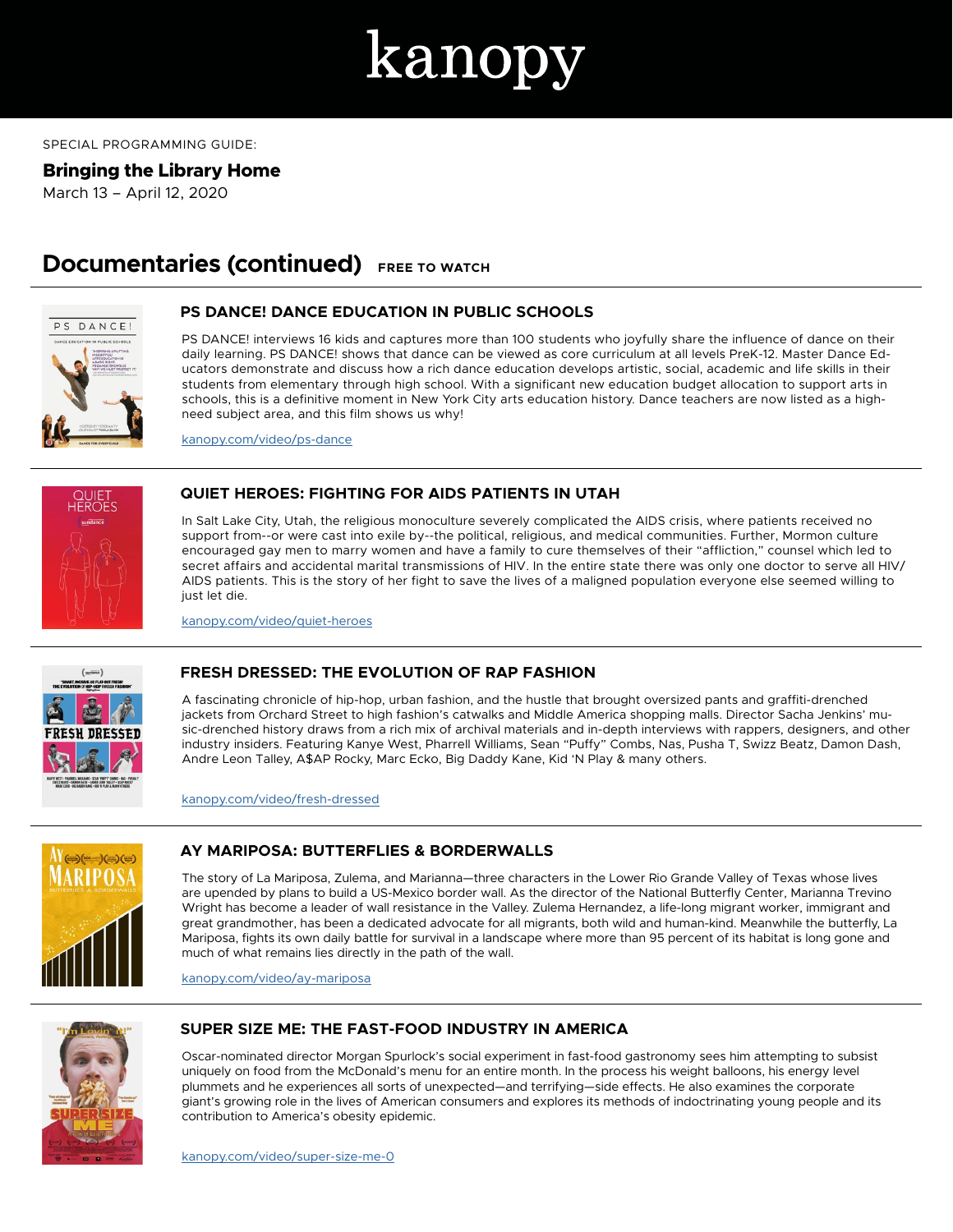

#### SPECIAL PROGRAMMING GUIDE:

#### **Bringing the Library Home**

March 13 – April 12, 2020

# **Family-Friendly FREE TO WATCH**



#### **ZOO**

Based on a true story, 12 year old Tom (Art Parkinson) and his misfit friends fight to save Buster the baby elephant during the air raids on Belfast in 1941.

Winner of the Films4Families Youth Jury Award at the Seattle International Film Festival.

"A thrilling adventure for all ages." - Justin Lowe, Hollywood Reporter

kanopy.com/video/zoo-0



#### **EAST SIDE SUSHI**

This critically acclaimed indie favorite was the winner of awards at 9 different film festivals, including Best Narrative Feature at SF Indie Fest. Single mom Juana can slice and dice anything with great speed and precision. After working at a fruit-vending cart for years, she decides to take a job at a local Japanese restaurant. Intrigued by the food, she learns to make a multitude of sushi on her own. Eventually she attempts to become a sushi chef, but is unable to because she is the 'wrong' race and gender. Against all odds, she embarks on a journey of self-discovery, determined to not let anyone stop her from achieving her dream.

kanopy.com/video/east-side-sushi



#### **THE GOLD RUSH**

Charlie Chaplin's comedic masterwork--which charts a prospector's search for fortune in the Klondike and his discovery of romance forever cemented the iconic status of Chaplin and his Little Tramp character. Shot partly on location in the Sierra Nevadas and featuring such timeless gags as the dance of the dinner rolls and the meal of boiled shoe leather, THE GOLD RUSH is an indelible work of heartwarming hilarity.

kanopy.com/video/gold-rush-1



#### **SWALLOWS AND AMAZONS**

When finally given permission to camp on their own on a remote island in the middle of a vast lake, four children are overjoyed. But when they arrive, they discover they may not be alone and a desperate yet whimsical battle for ownership of the island ensues, where both skill and luck play a hand. The dangers of an adult world on the brink of war encroach on their paradise and intertwine with their lives and the children must ban together, learn skills of survival, responsibility, and the all-important value of friendship to save a family member. Steeped in the wonder of a child's imagination and set against a breath-taking island backdrop, this is an exhilarating adaptation of a treasured classic.

kanopy.com/video/swallows-and-amazons



#### **TORTILLA SOUP**

Three grown sisters, Maribel, Leticia and Carmen try to cope and live with the fact that their father Martin, a veteran chef, is slowly losing his sense of taste. Martin has one simple rule: be at home for Sunday dinner and attendance is both mandatory and non-negotiable. A rift in the family develops when the sisters develop relationships and an obnoxious woman sets her sights on Martin's affections.

kanopy.com/video/tortilla-soup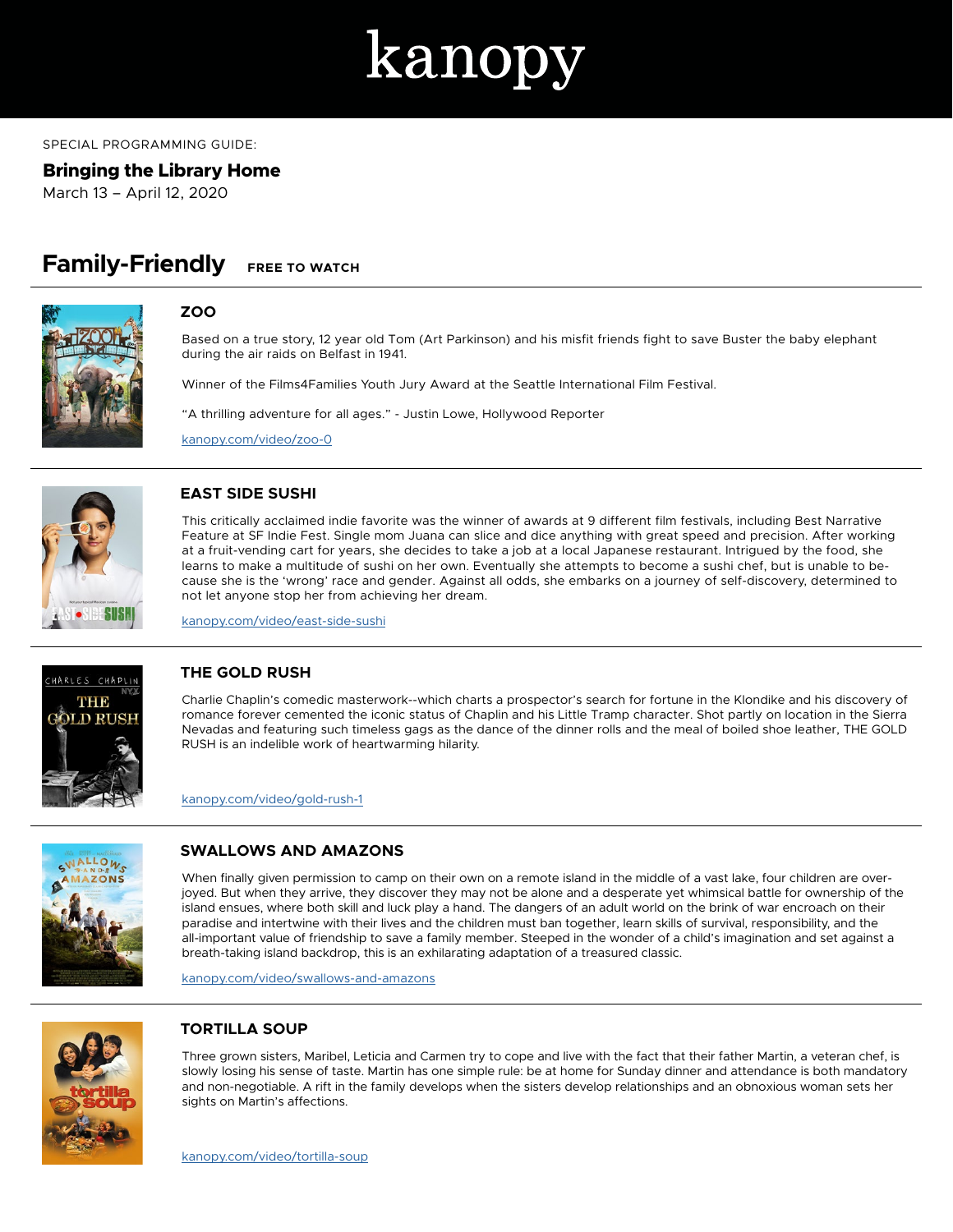# kanop

SPECIAL PROGRAMMING GUIDE:

**Bringing the Library Home**

March 13 – April 12, 2020

# **Family-Friendly (Continued)** FREE TO WATCH



#### **PENNY SERENADE**

In this classic, heart-wrenching melodrama, Roger Adams (Cary Grant) and Julie (Irene Dunne) are married and deeply in love. Their dreams of starting a family are tragically put on hold when Julie suffers a miscarriage that leaves her unable to carry another child. Determined not to let this prevent their parenthood, the couple adopts a little girl, Trina. However, when Roger's newspaper folds, they are forced to convince the court that they are fit to keep her. They succeed in this battle, but tragedy soon strikes again, and Adam and Julie must re-examine themselves - and their love for each other - in order to fight for their marriage.

kanopy.com/video/penny-serenade



#### **THE KING OF MASKS**

Revered Chinese director Wu Tianming's THE KING OF MASKS is a poignant tale about a lonely old magician and a luckless child bound together by fate and suffering, and redeemed by the power of love. THE KING OF MASKS is an elderly master of the Sichuan opera art of changing silk masks so quickly that it appears to be magic. Bereft from the loss of his family many years ago, the old man searches for an heir to impart his talents and skills upon - but tradition dictates that this secret art can only be passed to a direct male heir. So he decides to adopt an impoverished street urchin, and sets out to train the child in his art - at great personal cost.

kanopy.com/video/king-masks



#### **TRACKTOWN**

Plumb Marigold is a famous but lonely distance runner preparing for the biggest race of her life: The Olympic Trials. But when an injury forces her to take an unexpected day off, Plumb wanders into a bakery where the aimless boy behind the counter catches her eye. Featuring actual Olympic athletes in several lead roles, including co-writer and director, Alexi Pappas. This story captures the experience of a young Olympic hopeful with a degree of authenticity other films can only dream of.

kanopy.com/video/tracktown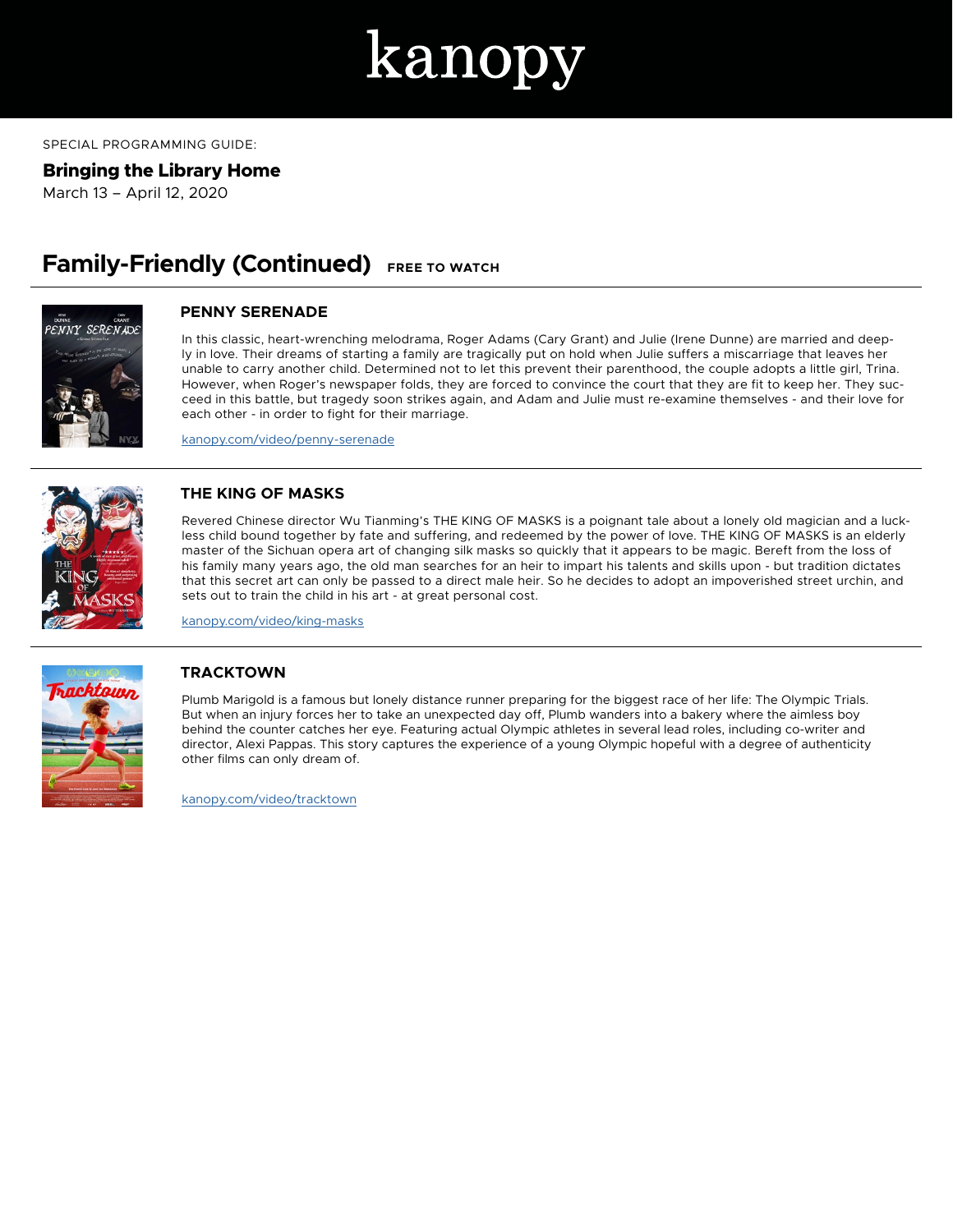

SPECIAL PROGRAMMING GUIDE:

**Bringing the Library Home**

March 13 – April 12, 2020

### **General Features FREE TO WATCH**



#### **RENOIR**

Set on the French Riviera in the summer of 1915, Jean Renoir—son of the Impressionist painter, Pierre-Auguste—returns home to convalesce after being wounded in World War I. At his side is Andree, a young woman who rejuvenates, enchants, and inspires both father and son.

This historical drama screened at the Cannes Film Festival and was nominated for eight Cesar Awards and Lumiere Awards.

kanopy.com/video/renoir-1



#### **HIDEOUS KINKY**

Disenchanted with the dreary conventions of English life, 25-year-old Julia (Oscar-winner Kate Winslet) heads to Morocco with her children—six-year-old, Lucy, and precocious eight-year-old, Bea. Living at a low-rent Marrakesh hotel, the trio survives on the sale of hand-sewn dolls and a few checks from the girls' estranged father. After the girls match their mother with gentle Moroccan acrobat and con man Bilal, gears are set in motion, and he moves in, serving as a surrogate father. As Bilal takes the girls across Morocco a whole new world is open to exploration and adventures. Based on the 1992 autobiographical novel by Esther Freud (Sigmund Freud's granddaughter).

kanopy.com/video/hideous-kinky



#### **KANSAS CITY CONFIDENTIAL**

In this noir-thriller, three convicts are contracted by a mysterious benefactor to pull a bank heist. The four men, having worn masks during the crime, are complete strangers and are anonymous to one another, but plan to meet up in Mexico to divvy up the loot. Part of their master plan is to frame the robbery on Joe Rolfe, an ex-con himself--but little do they know, Rolfe has convinced the police of his innocence and has now been hired to catch the true culprits.

kanopy.com/video/kansas-city-confidential



#### **THE STRANGE LOVE OF MARTHA IVERS**

In this Academy Award-nominated film (Best Writing, Original Story), young Martha (Barbara Stanwyck) inadvertently causes the death of her cruel, authoritarian aunt. Martha lies to the cops, and Walter (Kirk Douglas), who saw the crime, corroborates the girl's story. Eventually, they wed out of convenience; the meek Walter is genuinely in love, and Martha thinks that her secret is safe since she has married the one witness to her aunt's death. However, when her childhood pal, Sam (Van Heflin), shows up, Martha knows her dark past may not stay a secret for long.

kanopy.com/video/strange-love-martha-ivers



#### **PRICELESS**

A woman who has never had much trouble choosing between love or money tries to teach a man the tricks of the trade in this sly romantic comedy. Irene (Audrey Tautou) is an attractive thirtysomething woman who lives a comfortable life by taking up with older and very wealthy men. She meets Jean (Gad Elmaleh), a handsome bartender who works a variety of odd jobs to keep himself afloat. She ends up enjoying a romantic evening with Jean, that is until she discovers he's broke.